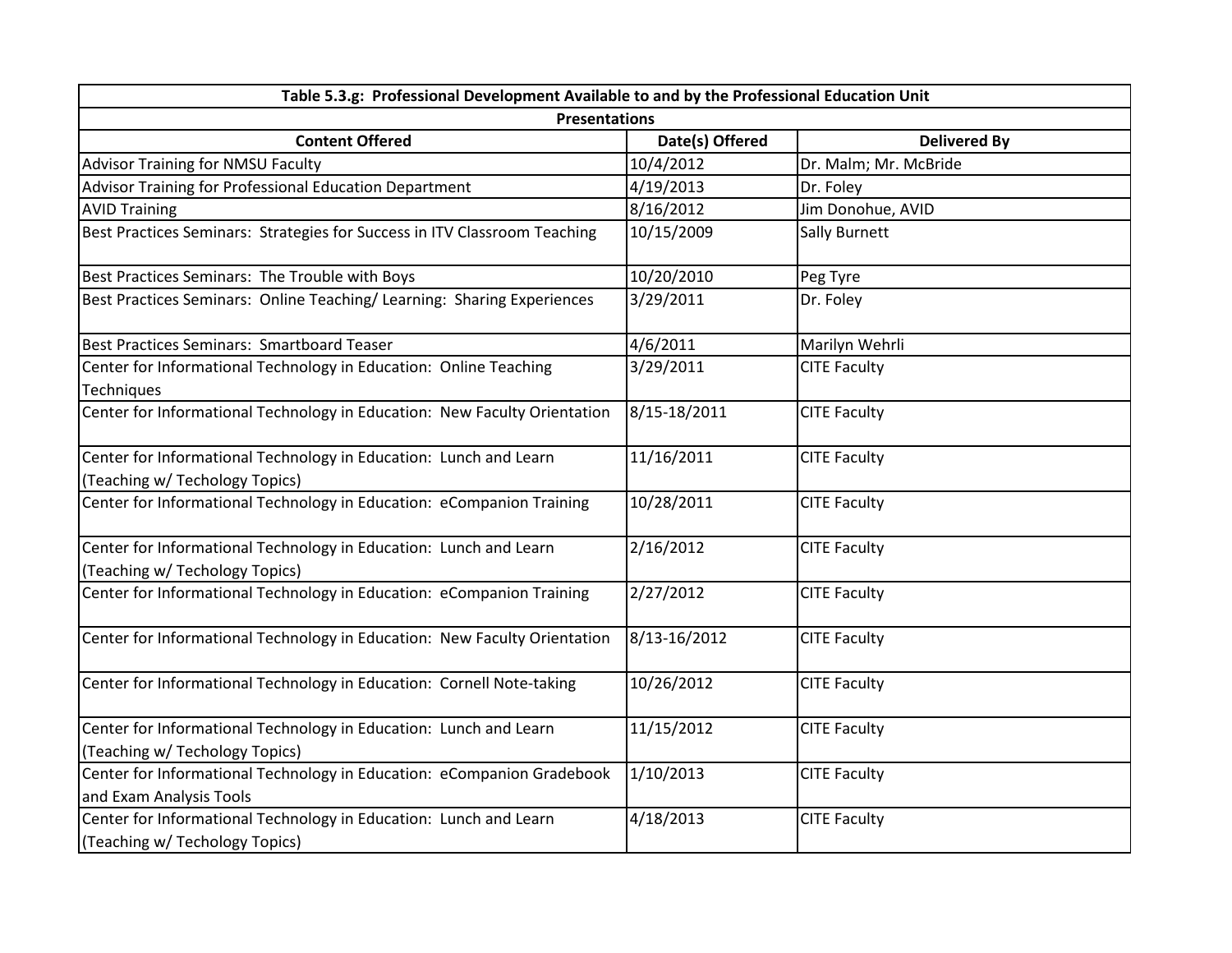| Table 5.3.g: Professional Development Available to and by the Professional Education Unit |                 |                                               |  |  |
|-------------------------------------------------------------------------------------------|-----------------|-----------------------------------------------|--|--|
| <b>Presentations</b>                                                                      |                 |                                               |  |  |
| <b>Content Offered</b>                                                                    | Date(s) Offered | <b>Delivered By</b>                           |  |  |
| Ploghoft Lecture Series                                                                   | 2009-2010       | Erin Gruwell; Peg Tyre; Retired Major General |  |  |
|                                                                                           |                 | Bernard "Burn" Loeffke                        |  |  |
| Ploghoft Lecture Series                                                                   | 2010-2011       | Reverend Stanley Archie; Fred Mares           |  |  |
| <b>Ploghoft Lecture Series</b>                                                            | 2011-2012       | Dr. Todd Whitaker                             |  |  |
| Ploghoft Lecture Series                                                                   | 2012-2013       | Lewis Diuguid; Sister Berta Sailer            |  |  |
| Regional Professional Development Center (NMSU)                                           | 2010-2011       | <b>RPDC Instructors</b>                       |  |  |
| Teacher Academy 2010-2011                                                                 |                 |                                               |  |  |
| Data-Driven Decision Making Through Data Team Processes                                   |                 |                                               |  |  |
| <b>Social Studies Network</b>                                                             |                 |                                               |  |  |
| Early Intervention for Young Students with Autism                                         |                 |                                               |  |  |
| MAP A Training for Beginners                                                              |                 |                                               |  |  |
| Co-Teaching Using the Power of Two                                                        |                 |                                               |  |  |
| Calming the Chaos and Creating High Academic Achievers                                    |                 |                                               |  |  |
| <b>Mathematic Across the Strands Series</b>                                               |                 |                                               |  |  |
| The Art of Student Engagement with John Antonetti                                         |                 |                                               |  |  |
| Kagan Structures for Success Institute                                                    |                 |                                               |  |  |
| <b>Special Education Process</b>                                                          |                 |                                               |  |  |
| <b>Six Traits Writing</b>                                                                 |                 |                                               |  |  |
| Working with Students with Autism in Schools                                              |                 |                                               |  |  |
| Going Beyond DIBELS and AIMSWeb                                                           |                 |                                               |  |  |
| Common Core State Standards Workshop                                                      |                 |                                               |  |  |
| <b>Post Secondary Transition</b>                                                          |                 |                                               |  |  |
| Performance Based Teacher Evaluation                                                      |                 |                                               |  |  |
| Instructional Practices Inventory Level I Workshop                                        |                 |                                               |  |  |
| <b>Visual Phonics</b>                                                                     |                 |                                               |  |  |
| <b>MAP A Training II</b>                                                                  |                 |                                               |  |  |
| Quality Health and Physical Education Workshop                                            |                 |                                               |  |  |
| <b>ISLLC Review</b>                                                                       |                 |                                               |  |  |
|                                                                                           | 2011-2012       |                                               |  |  |
| Marcia Tate: Instructional Strategies that Engage the Brain                               |                 |                                               |  |  |
| Performance Based Teacher Evaluation                                                      |                 |                                               |  |  |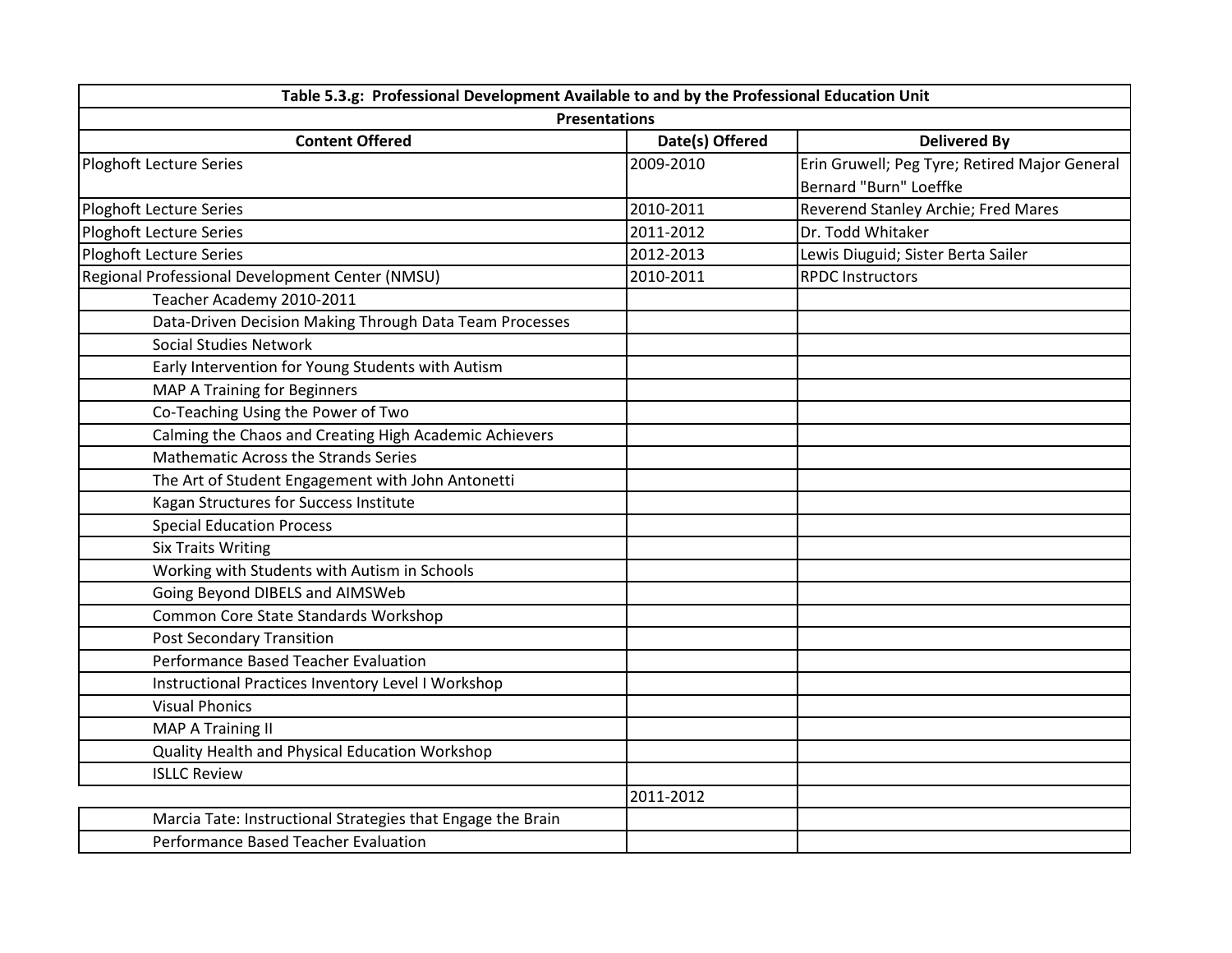| Table 5.3.g: Professional Development Available to and by the Professional Education Unit<br><b>Presentations</b> |           |  |  |  |
|-------------------------------------------------------------------------------------------------------------------|-----------|--|--|--|
|                                                                                                                   |           |  |  |  |
| Decision Making for Results (DMR)                                                                                 |           |  |  |  |
| PBS School-Wide Evaluation Tools (SET) Overview                                                                   |           |  |  |  |
| Calming the Chaos and Creating High Academic Achievers                                                            |           |  |  |  |
| <b>Post Secondary Transition</b>                                                                                  |           |  |  |  |
| Kagan Structures for Success Institute                                                                            |           |  |  |  |
| Teacher Academy 2011-2012                                                                                         |           |  |  |  |
| TIC-IT! Network (Teachers as Instructional Coaches, Interventionist,                                              |           |  |  |  |
| <b>Title Teachers)</b>                                                                                            |           |  |  |  |
| English Language Arts Common Core State Standards (CCSS) RPDC                                                     |           |  |  |  |
| <b>Support &amp; Implementation Series</b>                                                                        |           |  |  |  |
| MAP A Training for Beginners                                                                                      |           |  |  |  |
| Data Team Training                                                                                                |           |  |  |  |
| <b>MAP A Training II</b>                                                                                          |           |  |  |  |
| Quality Health and Physical Education Workshop                                                                    |           |  |  |  |
| <b>ISLLC Review</b>                                                                                               |           |  |  |  |
| Kagan Win-Win Discipline Institute                                                                                |           |  |  |  |
| Performance Based Teacher Evaluation                                                                              |           |  |  |  |
| Mathematics Common Core State Standards (CCSS) RPDC Support                                                       |           |  |  |  |
| & Implementation Series                                                                                           |           |  |  |  |
| Co-Teaching Using the Power of Two                                                                                |           |  |  |  |
| Math Connections: Linking Missouri GLE/CLEs to CCSSM (K-12)                                                       |           |  |  |  |
| ACT & Standardized Test Improvement Workshop for Teachers,                                                        |           |  |  |  |
| <b>Counselors and School Administrators</b>                                                                       |           |  |  |  |
| <b>ISLLC Review</b>                                                                                               |           |  |  |  |
|                                                                                                                   | 2012-2013 |  |  |  |
| John Antonetti: Writing as a Measure and Model of Thinking                                                        |           |  |  |  |
| 6-12 Science Network                                                                                              |           |  |  |  |
| ELA CCSS Networks: NEXT STEPS in Making ELA CCSS Work in Your                                                     |           |  |  |  |
| Classroom                                                                                                         |           |  |  |  |
| Calming the Chaos and Creating High Academic Achievers                                                            |           |  |  |  |
| Kagan Structures for Success Institute                                                                            |           |  |  |  |